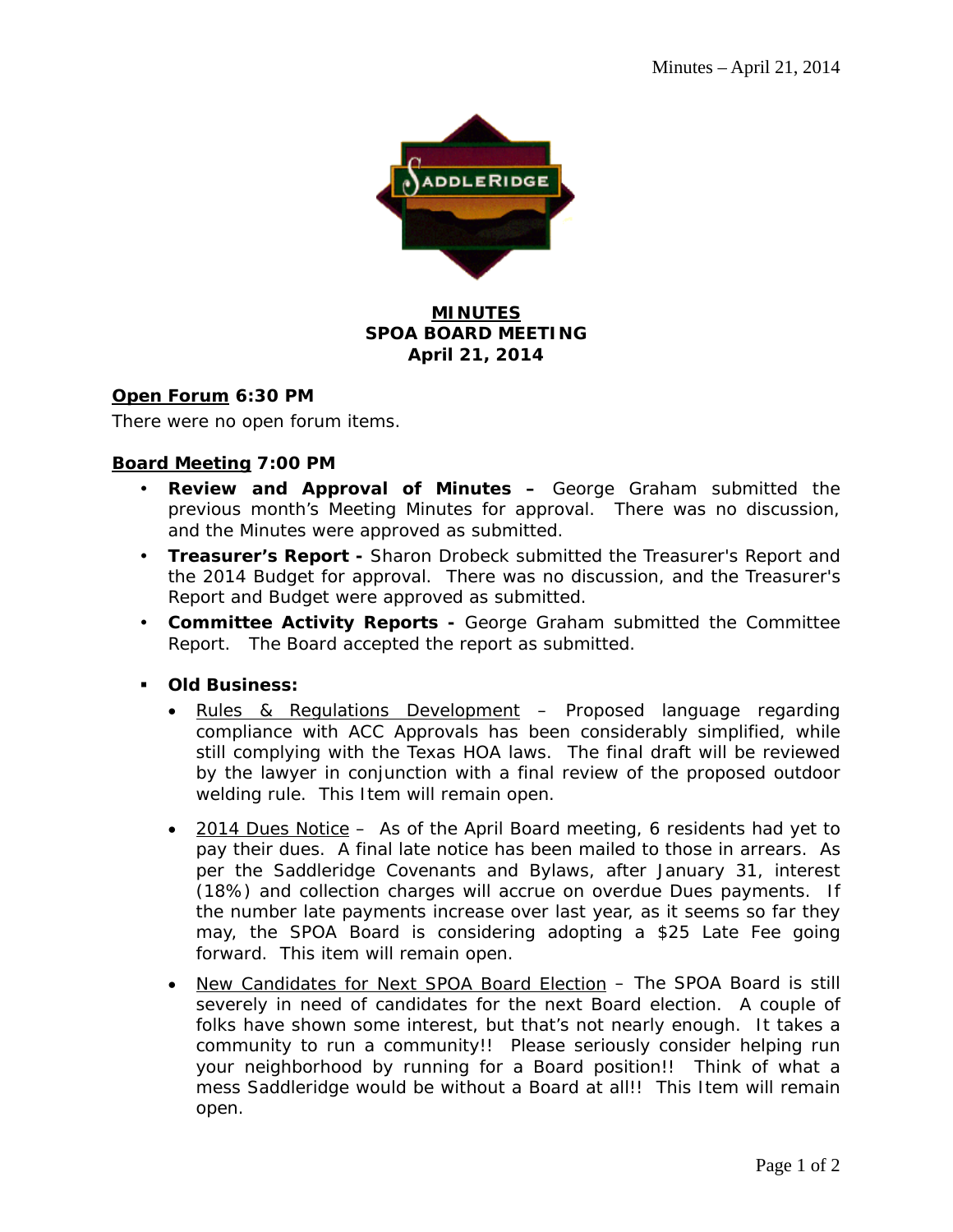- Saddleridge Annual Meeting & Picnic About 70+ residents attended the annual Saddleridge Picnic which was held on Saturday, April 12. Food was provided by Brookshire Brothers (bar-b-que, beans, potato salad, drinks, desserts), with desserts provided by Saddleridge residents (thanks!!). This event was of course free to all Saddleridge residents. This Item will be closed until next year's event.
- Firewise Status Ron Steel (our resident Firewise volunteer) needs to be advised of any and all fire-prevention activities (tree trimming, brush clearing, landscaping, etc.) performed by Saddleridge residents. He needs this data to ensure our Firewise Community rating is maintained. Some insurance companies will give a discount to Firewise Community residents!! Ron did explain what he needs to the annual picnic attendees. This Item will be closed until such time Ron needs to further communicate any Firewise needs or news.
- Spring Newsletter The Spring SPOA Newsletter was sent out to residents prior to the Spring Picnic. This Item will be closed until its time to plan the Fall Newsletter
- Clubhouse Water Service The SPOA was getting monthly invoices from Culligan for an unspecified service, so the Board decided to investigate thinking it was for the water softener system. Turns out it was for rental of the little under-kitchen-sink RO system for drinking water. The Board decided that this was not a good use of SPOA funds (the annual rental fee was way more than the system is worth). Culligan was contacted to cancel the service and remove the unit. The Board considered other options, but has decided not to replace the RO system at all, since Clubhouse functions almost always involve bringing bottled water. This item will be closed.
- Front Entrance Landscaping The Landscape Committee reported that the front entrance is due for some upkeep; such as mulching, removing the dead trees, adding some new plants, etc. The Landscape Committee Chair (Ron Steel) will be preparing some estimates and suggestions to submit to the Board. This item will remain open.
- **New Business:**
	- Covenants & Restrictions versus Recent Contradictory Texas Legislation A question was tabled regarding whether the Saddleridge Covenants need to be changed to comply with all of the new HOA regulations which were passed into law over the last few years. After a review of the relevant documents, it was decided that this action is not yet needed. Due to wording in the new laws, the few items in the Covenants that do not comply do not require rewording at this time. This item will be closed.

The meeting was adjourned at 7:45 PM.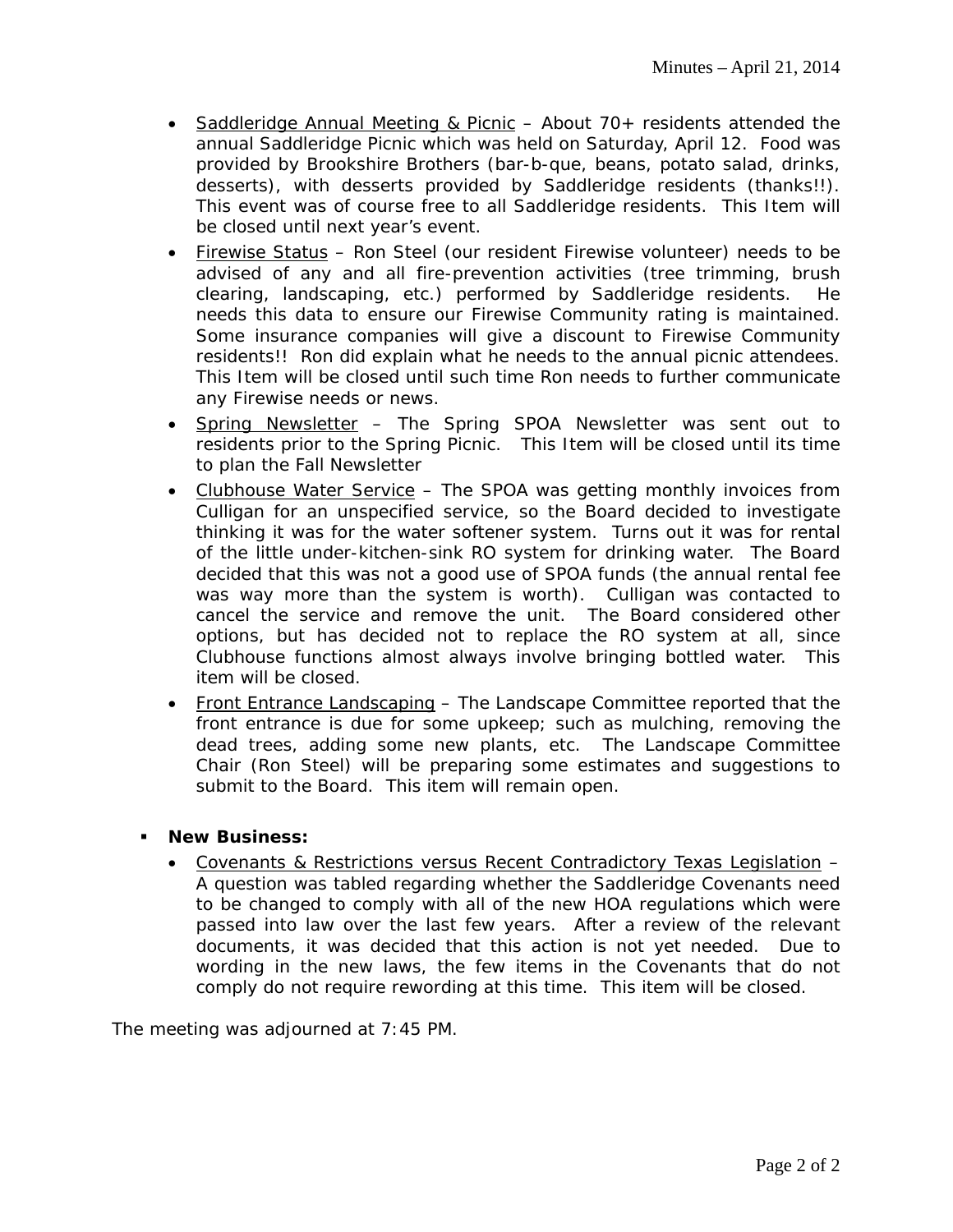# **Saddleridge Property Owners Association**

# **March Treasurer's Report May 2, 2014**

The March Treasurer's report includes a month-end and prior year-end Balance Sheet as well as detailed Profit and Loss Statements that compare actual experience to the budgeted income and expense projections for the month and year-to-date through March. This information is included in a format which includes the 2014 annual budget. This will help to keep the big picture in mind.

The Balance Sheet as of March 31 includes:

- Checking/Savings totaling \$102,358 and no outstanding liabilities.
- Accounts Receivable of  $$(16)$ , this negative balance represents dues paid in advance.

A review of the Profit and Loss report shows the monthly net loss to be \$(253) for March, this compares unfavorably to the budgeted net loss of \$(148). There are no unusual items to report. Year-to-date net income is \$9,950 and budgeted net income \$9,621.

As a reminder, monthly budgets can be arbitrary as foreseeing exactly when an expense will occur is difficult to predict. Therefore, our focus is primarily to manage the annual budget.

97% of the Property Owners have paid their respective 2014 Dues. 6 Property owners have not paid their dues, for an outstanding total balance due of \$576.

Respectfully submitted,

Sharon M. Drobeck Treasurer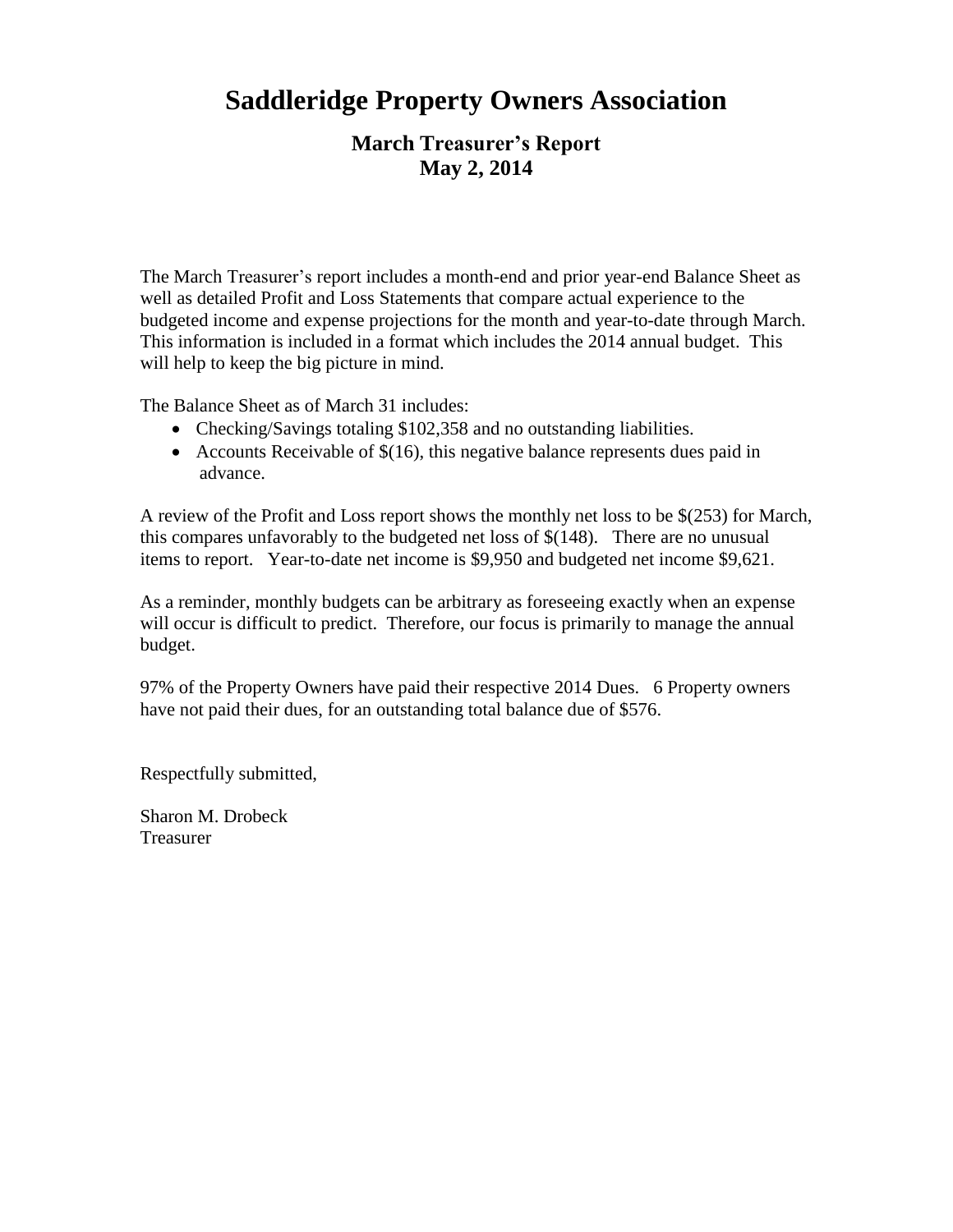# **Saddleridge Property Owners Association Balance Sheets As of**

|                                       | March 31, 2014 | December 31, 2013 |
|---------------------------------------|----------------|-------------------|
| <b>ASSETS</b>                         |                |                   |
| <b>Current Assets</b>                 |                |                   |
| <b>Checking/Savings</b>               |                |                   |
| Ozona CD                              | 50,387.28      | 50,370.99         |
| <b>Ozona Checking</b>                 | 4,536.89       | 6,621.87          |
| <b>Ozona Money Market</b>             | 47,433.93      | 35,423.32         |
| <b>Total Checking/Savings</b>         | 102,358.10     | 92,416.18         |
| <b>Accounts Receivable</b>            |                |                   |
| <b>Accounts Receivable</b>            | (16.27)        | (16.27)           |
| <b>Total Accounts Receivable</b>      | (16.27)        | (16.27)           |
| <b>Total Current Assets</b>           | 102,341.83     | 92,399.91         |
| <b>Other Assets</b>                   |                |                   |
| <b>Saddleridge Property</b>           | 80,500.00      | 80,500.00         |
| <b>Total Other Assets</b>             | 80,500.00      | 80,500.00         |
| <b>TOTAL ASSETS</b>                   | 182,841.83     | 172,899.91        |
| <b>LIABILITIES &amp; EQUITY</b>       |                |                   |
| <b>Equity</b>                         |                |                   |
| <b>Opening Balance Equity</b>         | 110,823.40     | 110,823.40        |
| <b>Retained Earnings</b>              | 62,067.95      | 57,952.05         |
| <b>Net Income</b>                     | 9,950.48       | 4,124.46          |
| <b>Total Equity</b>                   | 182,841.83     | 172,899.91        |
| <b>TOTAL LIABILITIES &amp; EQUITY</b> | 182,841.83     | 172,899.91        |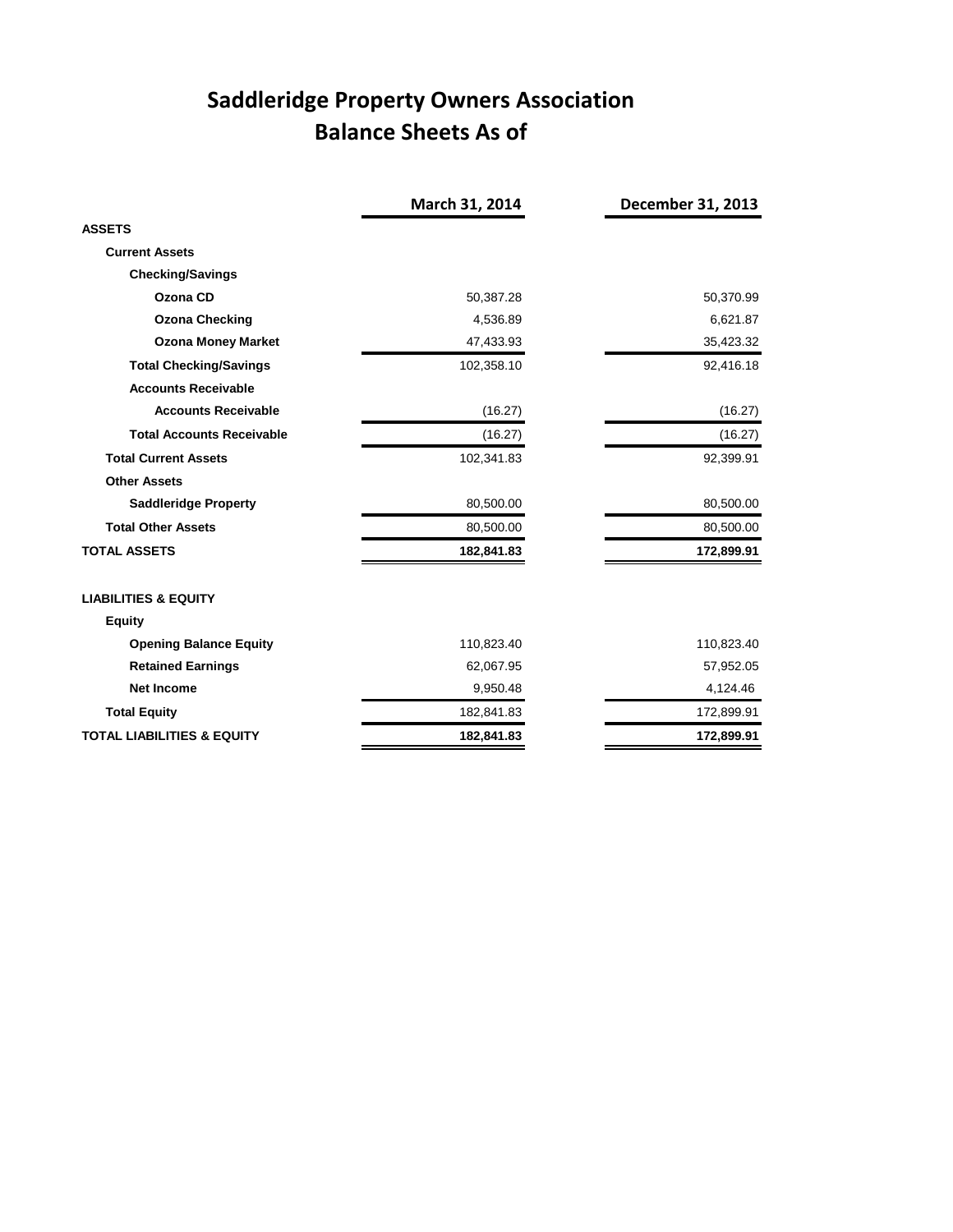#### **5:20 PM 05/02/14 Cash Basis**

## **Saddleridge Property Owners Association Profit & Loss Budget Performance March 2014**

|                               | <b>Mar 14</b> | <b>Budget</b> | Jan - Mar 14 | <b>YTD Budget</b> | <b>Annual Budget</b> |
|-------------------------------|---------------|---------------|--------------|-------------------|----------------------|
| <b>Income</b>                 |               |               |              |                   |                      |
| <b>Clubhouse Usage Fee</b>    | 50.00         | 50.00         | 75.00        | 100.00            | 500.00               |
| <b>HOA Dues Collected</b>     | 288.00        | 1,300.00      | 13,803.00    | 14,375.00         | 19,580.00            |
| <b>Interest Assessed Fees</b> | 18.72         | 25.00         | 62.06        | 25.00             | 250.00               |
| Interest Inc                  | 11.97         | 8.00          | 36.34        | 24.00             | 100.00               |
| <b>Resale Cert. Fee</b>       | 0.00          | 50.00         | 0.00         | 150.00            | 500.00               |
| <b>Transfer Fees</b>          | 0.00          | 50.00         | 0.00         | 100.00            | 500.00               |
| <b>Uncategorized Income</b>   | 0.00          |               | 0.00         | 0.00              | 0.00                 |
| <b>Total Income</b>           | 368.69        | 1,483.00      | 13,976.40    | 14,774.00         | 21,430.00            |
| <b>Expense</b>                |               |               |              |                   |                      |
| <b>Accounting</b>             |               |               |              |                   |                      |
| <b>Accounting-Bookkeeper</b>  | 175.00        | 175.00        | 525.00       | 525.00            | 2,100.00             |
| <b>Total Accounting</b>       | 175.00        | 175.00        | 525.00       | 525.00            | 2,100.00             |
| <b>Annual Septic Contract</b> | 0.00          |               | 0.00         |                   | 250.00               |
| <b>Bank Charges</b>           |               |               |              |                   |                      |
| <b>Check Printing</b>         | 0.00          |               | 0.00         | 0.00              | 75.00                |
| <b>Safe Deposit Box</b>       | 0.00          |               | 40.00        | 40.00             | 40.00                |
| <b>Total Bank Charges</b>     | 0.00          |               | 40.00        | 40.00             | 115.00               |
| <b>Clubhouse Expenses</b>     |               |               |              |                   |                      |
| Cleaning                      | 50.00         | 50.00         | 150.00       | 150.00            | 595.00               |
| <b>Cleaning Supplies</b>      | 0.00          | 25.00         | 0.00         | 25.00             | 100.00               |
| <b>Furnishings</b>            | 0.00          | 0.00          | 0.00         | 0.00              | 200.00               |
| <b>Heating and AC</b>         | 0.00          |               | 0.00         | 0.00              | 150.00               |
| <b>Insurance</b>              | 0.00          |               | 0.00         |                   | 375.00               |
| Lighting                      | 0.00          | 50.00         | 0.00         | 50.00             | 50.00                |
| <b>Maintenance Labor</b>      | 0.00          | 400.00        | 0.00         | 400.00            | 400.00               |
| <b>Misc</b>                   | 0.00          |               | 0.00         | 0.00              | 0.00                 |
| <b>Outside Lighting</b>       | 0.00          |               | 0.00         |                   | 50.00                |
| <b>Pest Control</b>           | 0.00          |               | 102.84       | 103.00            | 420.00               |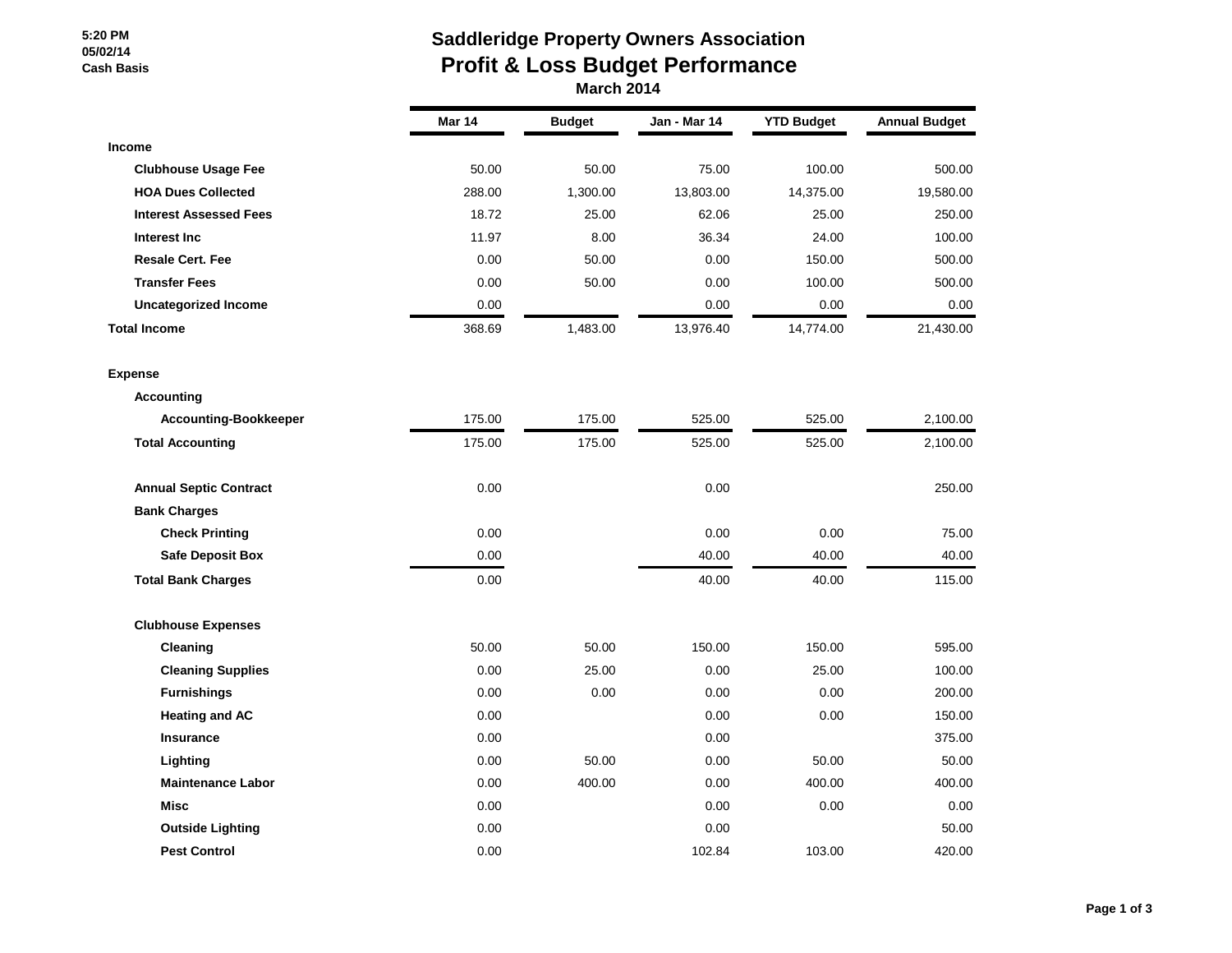#### **5:20 PM 05/02/14 Cash Basis**

## **Saddleridge Property Owners Association Profit & Loss Budget Performance March 2014**

|                                            | Mar 14 | <b>Budget</b> | Jan - Mar 14 | <b>YTD Budget</b> | <b>Annual Budget</b> |
|--------------------------------------------|--------|---------------|--------------|-------------------|----------------------|
| <b>Plumbing Repairs</b>                    | 0.00   | 75.00         | 0.00         | 75.00             | 250.00               |
| <b>Repairs</b>                             | 0.00   | 125.00        | 0.00         | 125.00            | 500.00               |
| <b>Trash</b>                               | 0.00   |               | 86.26        | 85.00             | 350.00               |
| Water softener monthly maintain            | 22.95  | 25.00         | 69.35        | 75.00             | 300.00               |
| <b>Wellhouse Expenses</b>                  | 0.00   |               | 0.00         |                   | 100.00               |
| <b>Total Clubhouse Expenses</b>            | 72.95  | 750.00        | 408.45       | 1,088.00          | 3,840.00             |
| <b>Dues and Subscriptions</b>              | 0.00   |               | 0.00         |                   | 25.00                |
| <b>Food for Saddleridge Meetings</b>       |        |               |              |                   |                      |
| <b>Food for Annual BBQ</b>                 | 0.00   |               | 0.00         |                   | 550.00               |
| Neighborhood Watch                         | 0.00   |               | 0.00         |                   | 400.00               |
| <b>Total Food for Saddleridge Meetings</b> | 0.00   |               | 0.00         |                   | 950.00               |
| <b>Improvements</b>                        |        |               |              |                   |                      |
| Landscaping                                |        |               |              |                   |                      |
| <b>Entrance</b>                            | 0.00   | 100.00        | 0.00         | 100.00            | 400.00               |
| Lighting                                   | 0.00   | 50.00         | 0.00         | 50.00             | 200.00               |
| <b>Plants</b>                              | 0.00   | 90.00         | 0.00         | 90.00             | 360.00               |
| <b>Total Landscaping</b>                   | 0.00   | 240.00        | 0.00         | 240.00            | 960.00               |
| <b>Wellhouse Improvements</b>              | 0.00   | 100.00        | 0.00         | 100.00            | 100.00               |
| <b>Total Improvements</b>                  | 0.00   | 340.00        | 0.00         | 340.00            | 1,060.00             |
| <b>Insurance-HOA Liability</b>             | 0.00   |               | 0.00         |                   | 600.00               |
| Insurance, D&O                             | 0.00   |               | 0.00         |                   | 2,500.00             |
| <b>Lawn Maintenance</b>                    | 162.38 | 162.00        | 487.14       | 649.00            | 2,300.00             |
| <b>Legal-Attorney Fees</b>                 | 0.00   |               | 0.00         |                   | 1,000.00             |
| <b>Mailings</b>                            | 0.00   |               | 0.00         | 50.00             | 250.00               |
| <b>Miscellaneous</b>                       |        |               |              |                   |                      |
| <b>ACC Office Supplies</b>                 | 0.00   |               | 0.00         |                   | 50.00                |
| Copying                                    | 0.00   |               | 0.00         |                   | 50.00                |
| <b>Legal Records</b>                       | 0.00   |               | 0.00         |                   | 50.00                |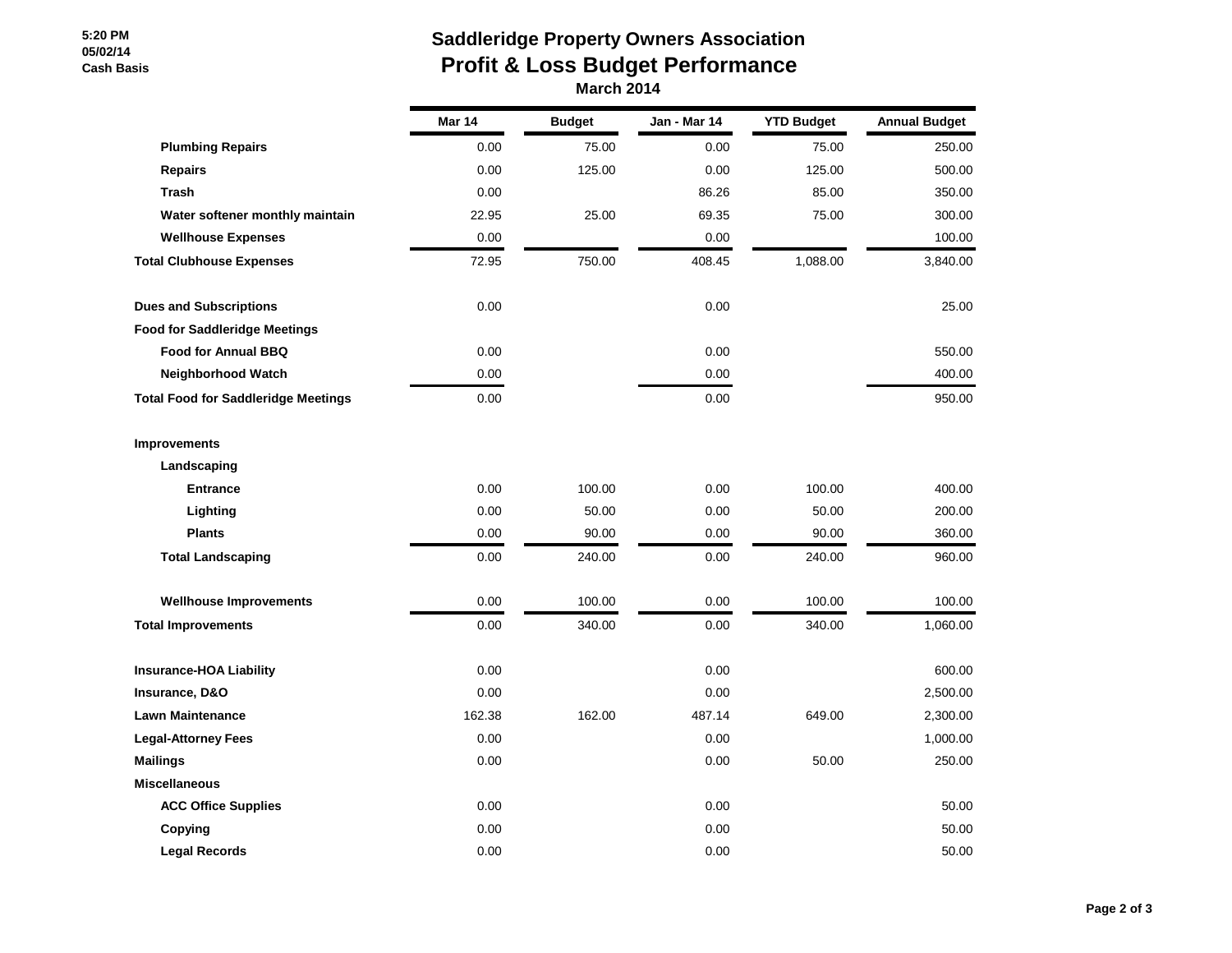#### **5:20 PM 05/02/14 Cash Basis**

## **Saddleridge Property Owners Association Profit & Loss Budget Performance March 2014**

|                            | <b>Mar 14</b> | <b>Budget</b> | <b>Jan - Mar 14</b> | <b>YTD Budget</b> | <b>Annual Budget</b> |
|----------------------------|---------------|---------------|---------------------|-------------------|----------------------|
| <b>Office Supplies</b>     | 51.81         | 50.00         | 51.81               | 50.00             | 100.00               |
| <b>Printer Cart.</b>       | 0.00          |               | 0.00                |                   | 100.00               |
| <b>Software</b>            | 0.00          |               | 0.00                |                   | 280.00               |
| <b>Website Hosting Fee</b> | 0.00          |               | 0.00                |                   | 120.00               |
| <b>Total Miscellaneous</b> | 51.81         | 50.00         | 51.81               | 50.00             | 750.00               |
| <b>PEC Electricity</b>     | 159.67        | 154.00        | 715.75              | 611.00            | 2,000.00             |
| <b>Taxes</b>               | 0.00          |               | 1,797.77            | 1,800.00          | 1,800.00             |
| <b>Total Expense</b>       | 621.81        | 1,631.00      | 4,025.92            | 5,153.00          | 19,540.00            |
| Net Income                 | $-253.12$     | $-148.00$     | 9,950.48            | 9,621.00          | 1,890.00             |